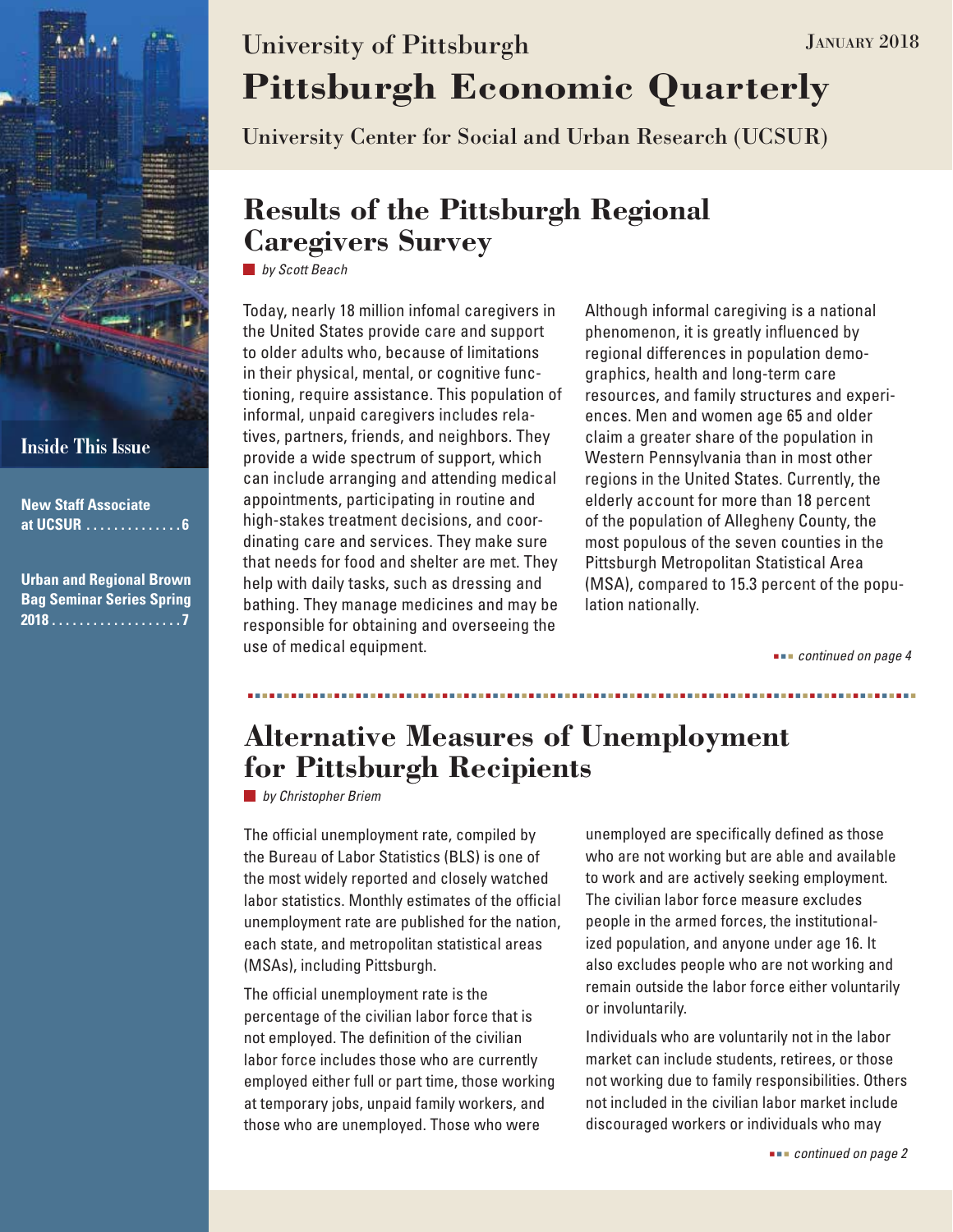#### **Alternative Measures of Unemployment for Pittsburgh Recipients**

 *continued from page 1*

be available for work but have ceased looking for employment. While the official unemployment rate has been consistently defined for decades, it is only one measure of labor use within the economy.

In addition to the official unemployment rate, BLS also reports alternative measures of labor underuse. The alternatives range from much narrower to much broader definitions of unemployment or underemployment compared to the official unemployment rate. There are currently six alternative measures of labor force underuse, ranging from U-1 through U-6. BLS publishes estimates for U-1 through U-6 monthly for the Unoited States., and quarterly for states using a moving average covering data over the most recent 12-month period.

U-3 is the definition used for the calculation of the official unemployment rate.

U-1 and U-2 are narrower measures of unemployment and are typically significantly lower than the official unemployment rate. U-1 only measures workers who have been out of work for 15 weeks or longer and thus is a measure of longterm or extended unemployment. U-2 is a measure of workers who are "involuntarily unemployed" and counts job losers and those who have completed a temporary position.

U-4 through U-6 are broader measures of labor use and are typically higher than the official unemployment rate. U-4 includes discouraged workers, those who report they are able to and desire to work but who are not actively seeking employment. U-5 expands the definition of the unemployed further to include marginally attached workers or those who recently have given up the job search for a range of reasons extending beyond discouragement. These reasons could include lack of available child care or transportation. U-6, the broadest measure of labor underuse, considers people working part time who desire full-time employment as underemployed.

BLS calculates these alternative unemployment measures quarterly for all states, but comparable estimates are not published for most MSAs, including Pittsburgh. Here the comparable estimates of U-1 through U-6 for the Pittsburgh MSA are compiled for 2005–17 using data from the Current Population Survey (CPS).

Over a recent 12-month period, between October 2016 and September 2017, the estimate of U-3 (comparable to the official unemployment rate) for the Pittsburgh MSA averaged 4.8 percent. Alternative measures of unemployment ranged from 2.1 percent for U-1 (long term unemployment) to 8.4 percent for U-6 (the broadest measure of labor force underuse). For U-1 through U-5, the differences between national and regional estimates differ by no more than 0.3 percentage points. U-6—the broadest definition of labor force use —has the widest gap between national and regional levels. While U-6 is estimated at 8.4 percent for the Pittsburgh MSA, the comparable national estimate was 8.9 percent.

|                      | $U-1$ | $U-2$ | $U-3$ | $U-4$ | $U-5$ | $U-6$ |
|----------------------|-------|-------|-------|-------|-------|-------|
| <b>United States</b> | 1.8   | 2.2   | 4.5   | 4.8   | 5.5   | 8.9   |
| Pennsylvania         | 2.1   | 2.6   | 5.0   | 5.3   | 6.1   | 9.6   |
| Pittsburgh MSA       | 2.1   | 2.6   | 4.8   | 5.0   | 5.6   | 8.4   |

#### **Alternative Measures of Labor Underuse, Fourth Quarter of 2016 through Third Quarter of 2017 Averages**

*SOURCES: Pennsylvania and United States data from Bureau of Labor Statistics Pittsburgh MSA estimates compiled from Current Population Survey monthly data*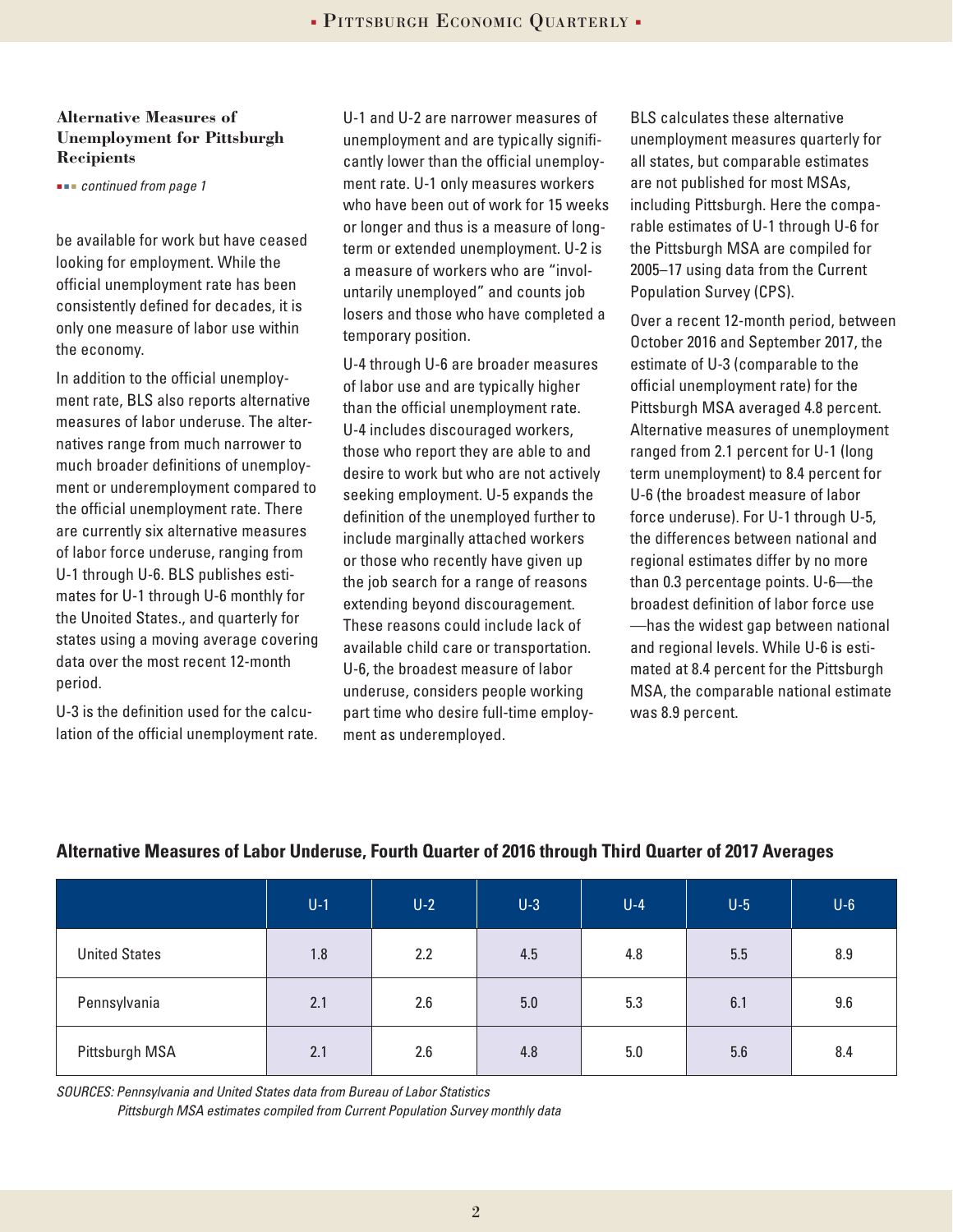#### **Definitions of Alternative Measures of Unemployment**

| $U-1$ | Persons unemployed 15 weeks or longer as a percent of the civilian labor force                                                                                                            |
|-------|-------------------------------------------------------------------------------------------------------------------------------------------------------------------------------------------|
| $U-2$ | Job losers and persons who completed temporary jobs as a percent of the civilian labor force                                                                                              |
| $U-3$ | Total unemployed as a percent of the civilian labor force (also the definition used for the official unemployment rate)                                                                   |
| $U-4$ | Total unemployed plus discouraged workers as a percent of the civilian labor force plus discouraged workers                                                                               |
| $U-5$ | Total unemployed plus discouraged workers plus all other marginally attached workers as a percent of the civilian labor<br>force plus all marginally attached workers                     |
| $U-6$ | Total unemployed plus all marginally attached workers plus total employed part time for economic reasons as a percent<br>of the civilian labor force plus all marginally attached workers |

### **Pittsburgh MSA: Alternative Measures of Labor Underuse Since 2006**



 *continued on page 6*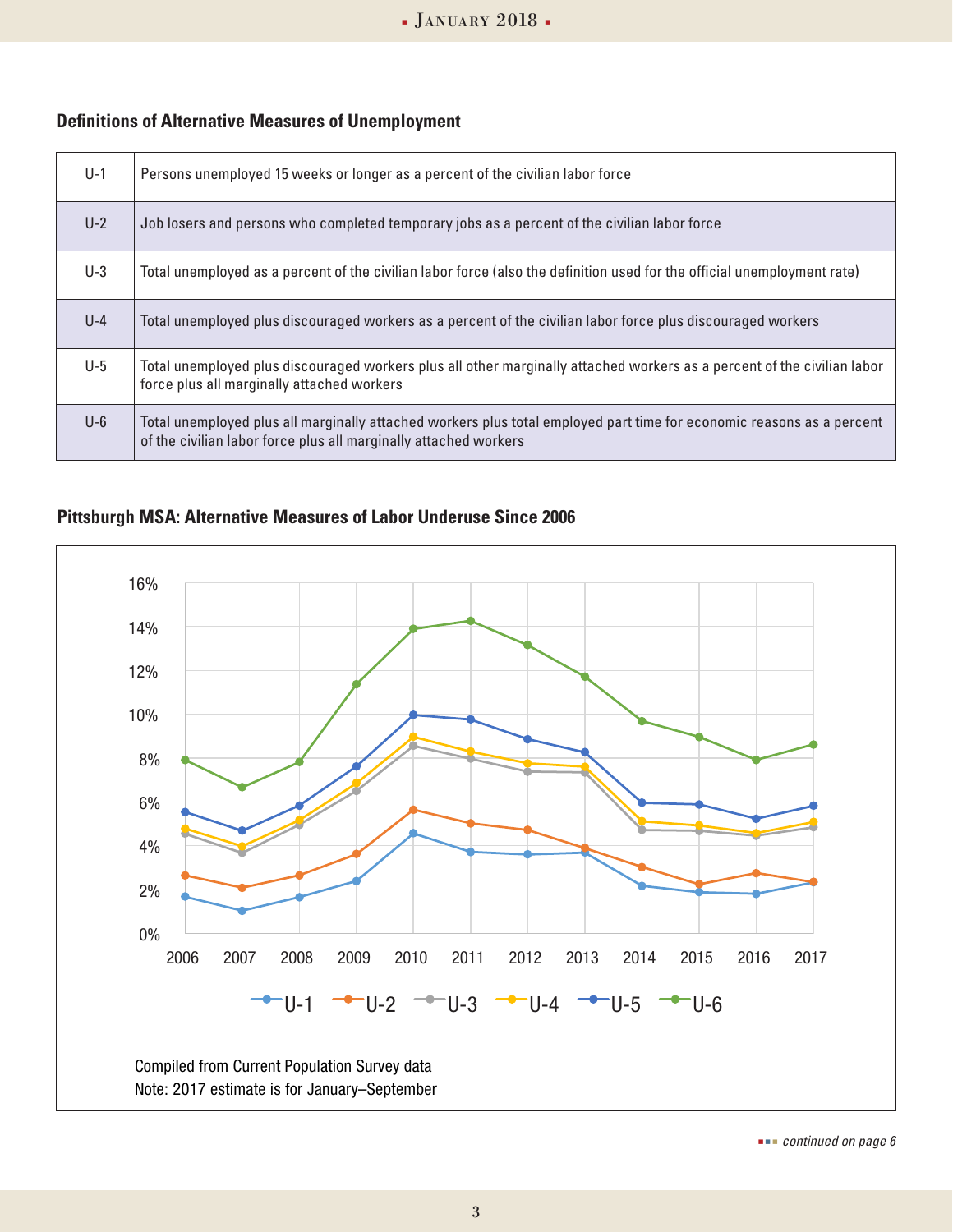#### **Results of the Pittsburgh Regional Caregivers Survey**

 *continued from page 1*

The estimated prevalence of caregiving varies depending on how caregiving is defined and measured as well as the age range of the caregivers and care recipients included. For example, a 2015 AARP study of caregivers and care recipients of all ages found that 18.2 percent of the adult U.S. population provides care; the same study found that 14.3 percent of adults in the United States provides care to care recipients age 50 and older, and the 2011 National Survey of Caregivers (NSOC) study

including care recipients age 65 and older found that 7.7 percent of U.S. adults provide care to that population. Locally, the best estimate is from 2014 The State of Aging in Allegheny County survey conducted by University Center for Social and Urban Research (UCSUR) researchers, which found a 20.3 percent caregiving prevalence rate among adults age 55 and older and included care recipients of any age.

At the University of Pittsburgh, UCSUR and the Health Policy Institute's Stern Center for Evidence-Based Policy recently conducted a survey of Western Pennsylvania caregivers to better understand informal caregivers and their needs

and to help inform regional and state policies. The Pittsburgh Regional Caregivers Survey involved telephone interviews with more than 1,000 informal caregivers in the sevencounty Pittsburgh MSA, primarily in Allegheny County. About 800 of the residents interviewed lived in Allegheny County and about 200 lived in Armstrong, Butler, Beaver, Fayette, Washington, and Westmoreland counties. Survey responses offer a detailed portrait of caregivers in the region, from who they are, who they care for, and what they do to how cargiving impacts their lives. To provide context, the findings among local caregivers are compared with the 2011 NSOC, the most



#### **Regional Caregivers Are Older**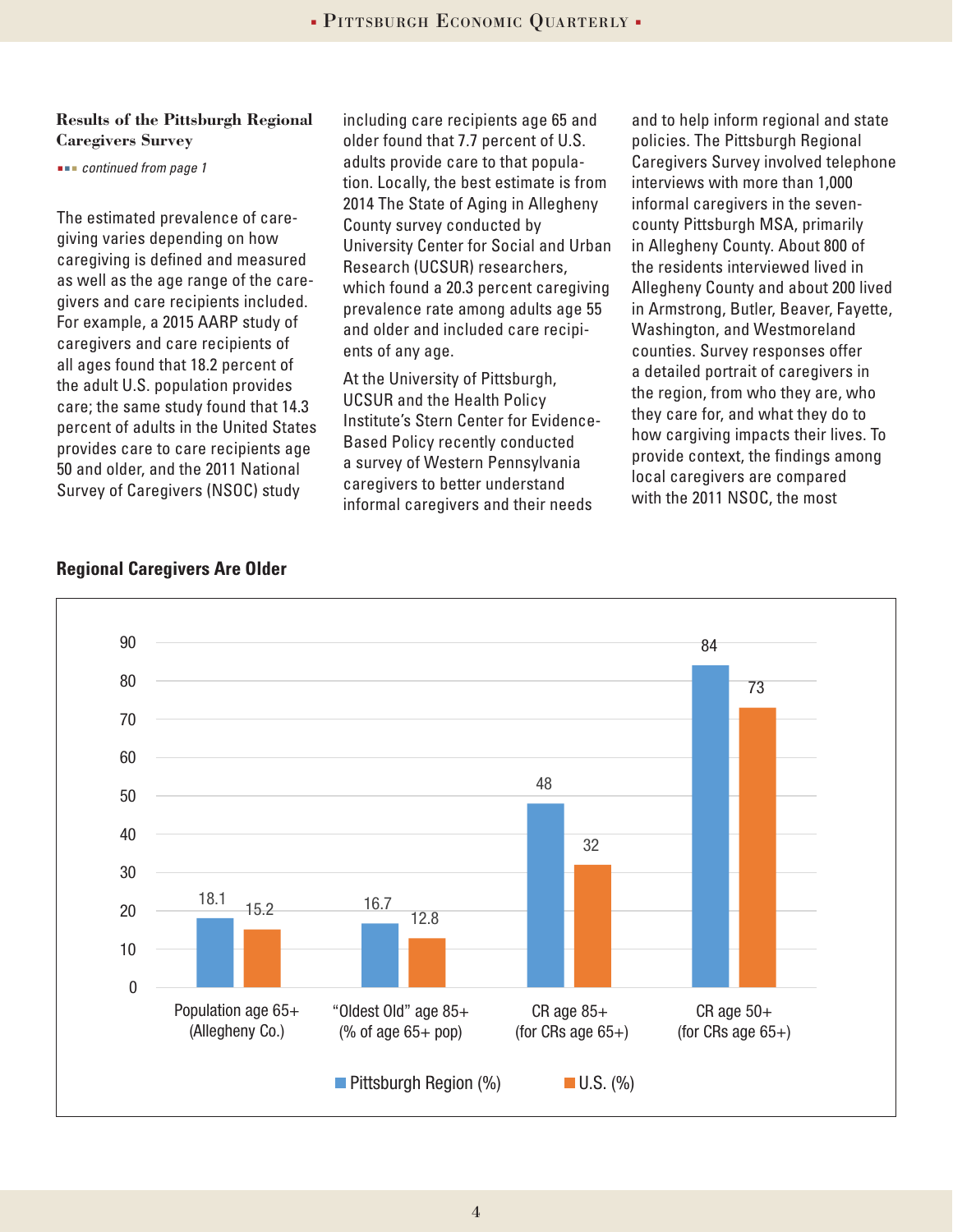comprehensive national survey of caregivers of adults age 65 and older.

Survey results estimate that local caregivers are much more likely to be caring for the "oldest old." More than 48 percent of those age 65 and over who receive care from family and friends in Allegheny County are age 85 or older—and 25 percent of them are at least 90 years old. That's a much higher rate than what is seen nationally. In the United States, 32

percent of older adults who receive care from informal caregivers are age 85 or older.

Local caregivers are themselves older than is typical elsewhere. More than half of the informal caregivers in the Pittsburgh region are between the ages of 50 and 64. Nationally, 40.5 percent of caregivers fall into that age group. Women account for 74 percent of caregivers locally, which is also high. Nationally, they represent

#### **Care Recipient Disability, Intensity of Caregiving, and Informal Caregiver Networks: Regional Versus National Comparisons**

|                                                  | Care recipient age 65+ |                   |  |  |  |  |
|--------------------------------------------------|------------------------|-------------------|--|--|--|--|
|                                                  | Region (%)             | United States (%) |  |  |  |  |
| <b>Care recipient help received, summary</b>     |                        |                   |  |  |  |  |
| Household activities only                        | 24.2                   | 31.1              |  |  |  |  |
| Self-care or mobility                            | 75.8                   | 68.9              |  |  |  |  |
| $1-2$ needs                                      | 29.8                   | 38.0              |  |  |  |  |
| 3 or more needs                                  | 45.9                   | 30.9              |  |  |  |  |
| <b>High need care recipient (IOM definition)</b> |                        |                   |  |  |  |  |
| Alzheimer's disease (AD) / dementia only         | 9.3                    | 16.7              |  |  |  |  |
| Help with 2+ ADL only                            | 28.4                   | 15.7              |  |  |  |  |
| Both AD and help with 2+ ADL                     | 17.6                   | 15.8              |  |  |  |  |
| Care recipient meets "high need" criteria        | 55.3                   | 48.2              |  |  |  |  |
| CG provides 40 or more hours of care per week    | 17.0                   | 12.0              |  |  |  |  |
| <b>Additional unpaid caregivers</b>              |                        |                   |  |  |  |  |
| One additional caregiver                         | 21.0                   | 51.0              |  |  |  |  |
| Three or more                                    | 52.0                   | 28.0              |  |  |  |  |
| <b>Has paid caregiver</b>                        | 32.3                   | 20.0              |  |  |  |  |

less than 62 percent of informal caregivers. Caregivers in the Pittsburgh region also tend to have more formal education. Some 46 percent, for example, have a bachelor's degree or higher, while only 27 percent of all U.S. caregivers have that level of education.

A smaller percentage of local caregivers have been helping older adult friends and relatives for at least five years compared to U.S. caregivers as a whole. But those providing care today to local older adults are much more likely to spend a significant number of hours every week doing so, survey findings indicate. Nearly half of local informal caregivers spend at least nine hours a week helping older adults, and 17 percent of them report that caring for relatives and friends over age 65 is a job that consumes 40 hours a week or more. Only 12 percent of U.S. caregivers devote such long hours to caring for older adults.

Survey findings among the region's informal caregivers make clear that the breadth of the help they provide extends well beyond routine personal care and household chores to include performing a significant share of medical and nursing tasks and coordinating health care; giving medicine and helping older adults with exercises, special diets, and caring for feet and teeth are the most common medical tasks the region's informal caregivers report performing. The most commonly performed nursing tasks include helping with incontinence equipment, meters/monitors such as glucometers or blood pressure monitors, and durable medical equipment.

The share of the region's population of older adults continues to rise but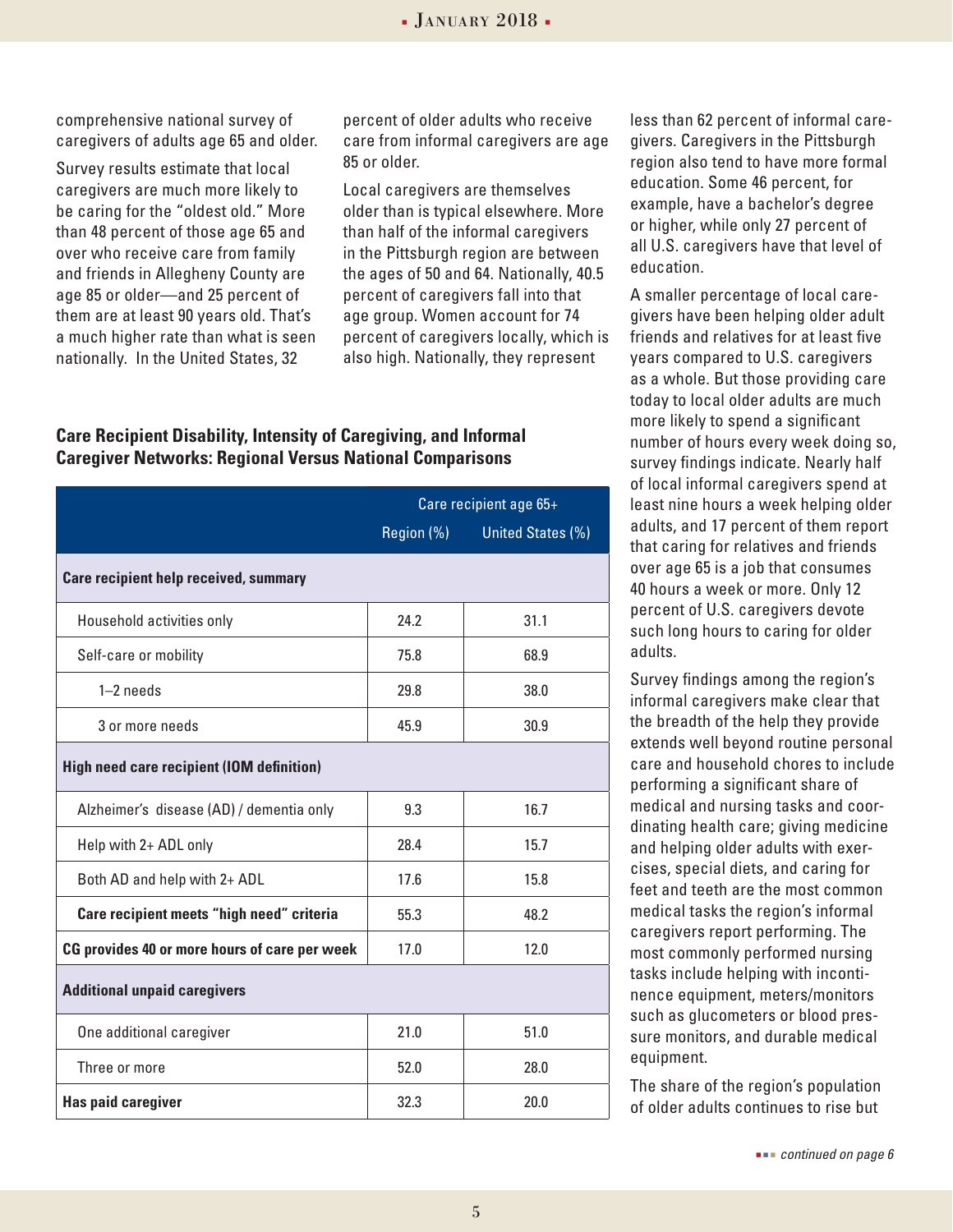#### **Alternative Measures of Unemployment for Pittsburgh Recipients**

 *continued from page 3*

Similar to national trends, unemployment rates in the Pittsburgh MSA jumped during and immediately following the Great Recession between December 2007 and June 2009. At its peak, U-6 is estimated to have reached 14.6 percent for the Pittsburgh MSA in 2011. Each of the measures of labor underuse has declined from 2011 through 2016, with an uptick estimated for 2017 (data through September 2017).

The Pittsburgh estimates of labor force use were compiled from the CPS. CPS is a monthly survey of about 50,000 households conducted by the Census Bureau for the Bureau of Labor Statistics. CPS is the same source used for the calculation of national and state-level unemployment rates. Metropolitan and other substate areas use the same CPS data, along with other data sources, to compile monthly estimates of the

official unemployment rate. Because of the additional data, unemployment rates calculated solely from CPS data can differ slightly from the data published for substate areas by the Local Area Unemployment Statistics program, which compiles official unemployment statistics. For comparison, the average for U-3 over the January–September 2017 period is estimated here for the Pittsburgh MSA to be 5.0 percent. An average of seasonally adjusted unemployment rates for the Pittsburgh MSA published by BLS over the same period is 5.1 percent. The official unemployment rate published by BLS is subject to change and often is adjusted following annual revisions.

#### **Results of the Pittsburgh Regional Caregivers Survey**

 *continued from page 5*

at a slower pace than the rest of the nation. UCSUR demographic modeling suggests that more than one in five residents of Allegheny County will be age 65 or older by 2040, mirroring the national average. And more than 1,000 will reach the age of 100, according to a 2014 UCSUR survey, The State of Aging in Allegheny County. Such a demographic phenomenon has profound implications for families and caregiving.

The full report also explores in greater depth additional topics, including how caregiving impacts employment, the specific care needs of older adults, caregiver physical and mental health, conflicts within families over the coordination of care, caregiver training, the networks of support used by caregivers, caregiver expenses, unmet needs, and the emerging cohort of younger caregivers. The full report can be accessed on the UCSUR Web site at ucsur.pitt.edu.

## **New Staff Associate at UCSUR**

Ellen Kinnee, MA, has joined UCSUR as a geographic information system (GIS) analyst in conjunction with the Drexel University Department of Environmental and Occupational Health. She is the project manager for a multi-city research study—Validating GIS-based Methods to Address Spatial Uncertainty in Clinical Trials—examining to what degree the effectiveness of treatments in three AsthmaNet clinical trials may be modified by indicators of chronic social and environmental exposures. Kinnee was previously a

senior GIS specialist supporting the U.S. Environmental Protection Agency in Research Triangle Park, N.C. where she developed spatial databases to improve regulatory air quality models. She received her MA in geography from the University of North Carolina at Chapel Hill, and her master's thesis focused on using GIS and dispersion modeling to assess community cancer risk from large above-ground gasoline storage tanks in Paw Creek, N.C.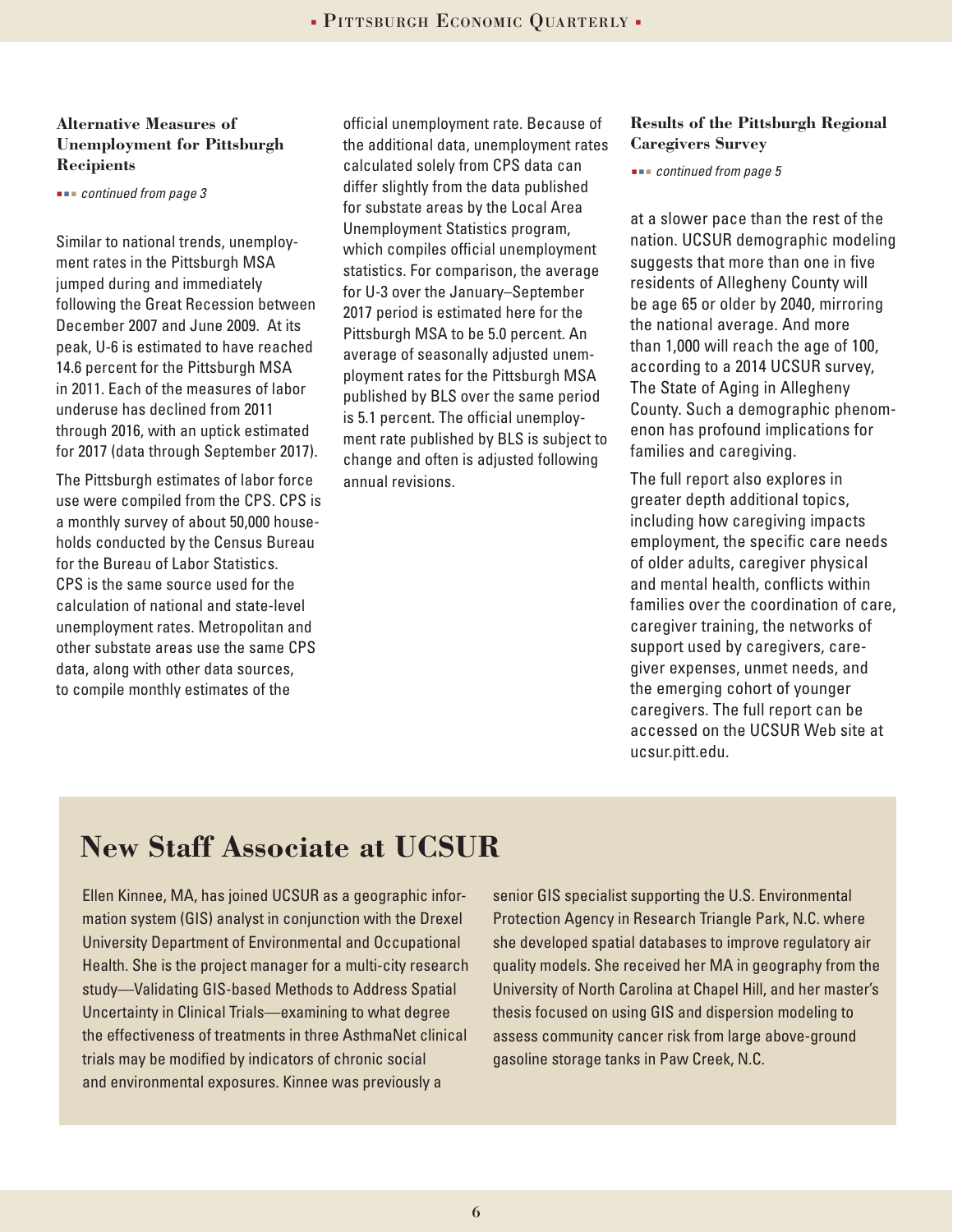## **Urban and Regional Brown Bag Seminar Series, Spring 2018**

Bring your lunch and join us for presentations that highlight neighborhood, community, economic, and other social research by our esteemed colleagues. Presenters include local, national, and international social research experts. Lectures are from noon to 1:15 p.m.

Please note the location of the seminars: 3911 Wesley W. Posvar Hall, 230 South Bouquet Street, Pittsburgh, PA (next to the Hillman Library on the Schenley Oval in the center of the University of Pittsburgh campus). On-street metered parking is available as well as a metered parking lot at Semple and South Bouquet

streets. Other parking is available at the parking garage underneath Soldiers & Sailors Memorial Hall & Museum at the corner of Fifth Avenue and Bigelow Boulevard.

More information and schedule updates are available online at ucsur.org/ura-brown-bag.



RSVP before attending one of our sessions by phone 412-624-1019 or by e-mail at SWPA@pitt.edu.

### **March 23, 2018 "Urban Apartheid and the 2016 Summer Olympics"**

**Tyeshia Redden, PhD** Visiting Professor, Gettysburg College

Tyeshia Redden, PhD, is an urban planner whose work examines housing, urban governance, and social policy. Before receiving her PhD in design, construction, and planning from the University of Florida, she was employed by DeKalb County, Ga. government as an economic development and housing research analyst in the metro Atlanta region. Her most recent work examines forcible evictions preceding the 2016 Summer Olympics in Rio de Janeiro, Brazil. Redden argues that the evictions, coupled with a strategic disinvestment in transit nodes, were a component of a larger municipal plan of urban apartheid. The study links hyper-commodification of the urban landscape to urban governance failures and asserts that a healthy community of scholar-activists exists globally, leveraging their academic skill sets to address social inequalities. Redden is currently a visiting professor at Gettysburg College and conducting a grant-sponsored neighborhood resilience study in Gainesville, Fla.